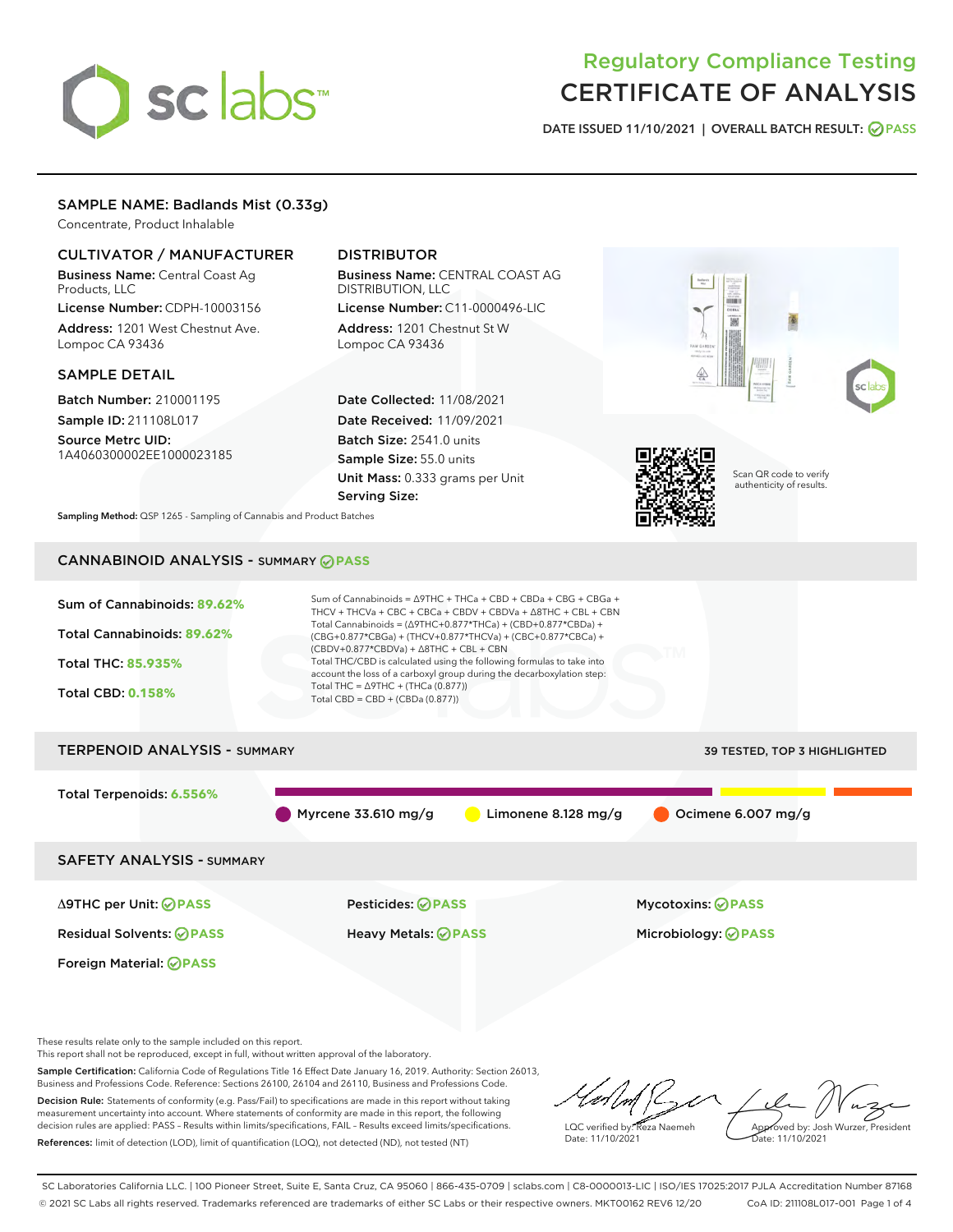



BADLANDS MIST (0.33G) | DATE ISSUED 11/10/2021 | OVERALL BATCH RESULT: 2 PASS

#### CANNABINOID TEST RESULTS - 11/09/2021 2 PASS

Tested by high-performance liquid chromatography with diode-array detection (HPLC-DAD). **Method:** QSP 1157 - Analysis of Cannabinoids by HPLC-DAD

#### TOTAL CANNABINOIDS: **89.62%**

Total Cannabinoids (Total THC) + (Total CBD) + (Total CBG) + (Total THCV) + (Total CBC) + (Total CBDV) + ∆8THC + CBL + CBN

TOTAL THC: **85.935%** Total THC (∆9THC+0.877\*THCa)

TOTAL CBD: **0.158%** Total CBD (CBD+0.877\*CBDa)

TOTAL THCV: 0.35% Total THCV (THCV+0.877\*THCVa)

> TOTAL CBC: ND Total CBC (CBC+0.877\*CBCa)

TOTAL CBG: 3.048% Total CBG (CBG+0.877\*CBGa)

TOTAL CBDV: ND Total CBDV (CBDV+0.877\*CBDVa)

| <b>COMPOUND</b>            | LOD/LOQ<br>(mg/g) | <b>MEASUREMENT</b><br><b>UNCERTAINTY</b><br>(mg/g) | <b>RESULT</b><br>(mg/g) | <b>RESULT</b><br>(%) |
|----------------------------|-------------------|----------------------------------------------------|-------------------------|----------------------|
| <b>A9THC</b>               | 0.06 / 0.26       | ±29.562                                            | 859.35                  | 85.935               |
| <b>CBG</b>                 | 0.06/0.19         | ±1.201                                             | 30.48                   | 3.048                |
| <b>THCV</b>                | 0.1 / 0.2         | ±0.17                                              | 3.5                     | 0.35                 |
| <b>CBD</b>                 | 0.07/0.29         | ±0.073                                             | 1.58                    | 0.158                |
| <b>CBN</b>                 | 0.1/0.3           | ±0.08                                              | 1.3                     | 0.13                 |
| $\triangle$ 8THC           | 0.1/0.4           | N/A                                                | <b>ND</b>               | <b>ND</b>            |
| <b>THCa</b>                | 0.05/0.14         | N/A                                                | <b>ND</b>               | <b>ND</b>            |
| <b>THCVa</b>               | 0.07/0.20         | N/A                                                | <b>ND</b>               | <b>ND</b>            |
| <b>CBDa</b>                | 0.02/0.19         | N/A                                                | <b>ND</b>               | <b>ND</b>            |
| <b>CBDV</b>                | 0.04/0.15         | N/A                                                | <b>ND</b>               | <b>ND</b>            |
| <b>CBDVa</b>               | 0.03/0.53         | N/A                                                | <b>ND</b>               | <b>ND</b>            |
| <b>CBGa</b>                | 0.1/0.2           | N/A                                                | <b>ND</b>               | <b>ND</b>            |
| <b>CBL</b>                 | 0.06 / 0.24       | N/A                                                | <b>ND</b>               | <b>ND</b>            |
| <b>CBC</b>                 | 0.2 / 0.5         | N/A                                                | <b>ND</b>               | <b>ND</b>            |
| <b>CBCa</b>                | 0.07/0.28         | N/A                                                | <b>ND</b>               | <b>ND</b>            |
| <b>SUM OF CANNABINOIDS</b> |                   |                                                    | 896.2 mg/g              | 89.62%               |

#### **UNIT MASS: 0.333 grams per Unit**

| ∆9THC per Unit                         | 1120 per-package limit | 286.16 mg/unit  | <b>PASS</b> |
|----------------------------------------|------------------------|-----------------|-------------|
| <b>Total THC per Unit</b>              |                        | 286.16 mg/unit  |             |
| <b>CBD</b> per Unit                    |                        | $0.53$ mg/unit  |             |
| <b>Total CBD per Unit</b>              |                        | $0.53$ mg/unit  |             |
| <b>Sum of Cannabinoids</b><br>per Unit |                        | 298.4 mg/unit   |             |
| <b>Total Cannabinoids</b><br>per Unit  |                        | $298.4$ mg/unit |             |

# TERPENOID TEST RESULTS - 11/10/2021

Terpene analysis utilizing gas chromatography-flame ionization detection (GC-FID). **Method:** QSP 1192 - Analysis of Terpenoids by GC-FID

| <b>COMPOUND</b>         | LOD/LOQ<br>(mg/g) | <b>MEASUREMENT</b><br><b>UNCERTAINTY</b><br>(mg/g) | <b>RESULT</b><br>(mg/g)                         | <b>RESULT</b><br>(%) |
|-------------------------|-------------------|----------------------------------------------------|-------------------------------------------------|----------------------|
| <b>Myrcene</b>          | 0.008 / 0.025     | ±0.4336                                            | 33.610                                          | 3.3610               |
| Limonene                | 0.005 / 0.016     | ±0.1162                                            | 8.128                                           | 0.8128               |
| Ocimene                 | 0.011 / 0.038     | ±0.1928                                            | 6.007                                           | 0.6007               |
| $\upbeta$ Caryophyllene | 0.004 / 0.012     | ±0.2116                                            | 5.943                                           | 0.5943               |
| $\alpha$ Pinene         | 0.005 / 0.017     | ±0.0209                                            | 2.427                                           | 0.2427               |
| $\beta$ Pinene          | 0.004 / 0.014     | ±0.0223                                            | 1.935                                           | 0.1935               |
| Linalool                | 0.009 / 0.032     | ±0.0729                                            | 1.919                                           | 0.1919               |
| $\alpha$ Humulene       | 0.009/0.029       | ±0.0492                                            | 1.534                                           | 0.1534               |
| Fenchol                 | 0.010 / 0.034     | ±0.0291                                            | 0.752                                           | 0.0752               |
| <b>Terpineol</b>        | 0.016 / 0.055     | ±0.0401                                            | 0.653                                           | 0.0653               |
| Valencene               | 0.009 / 0.030     | ±0.0396                                            | 0.575                                           | 0.0575               |
| Terpinolene             | 0.008 / 0.026     | ±0.0086                                            | 0.420                                           | 0.0420               |
| trans-ß-Farnesene       | 0.008 / 0.025     | ±0.0111                                            | 0.313                                           | 0.0313               |
| Guaiol                  | 0.009 / 0.030     | ±0.0138                                            | 0.292                                           | 0.0292               |
| Nerolidol               | 0.009 / 0.028     | ±0.0147                                            | 0.233                                           | 0.0233               |
| Camphene                | 0.005 / 0.015     | ±0.0021                                            | 0.183                                           | 0.0183               |
| <b>Borneol</b>          | 0.005 / 0.016     | ±0.0076                                            | 0.180                                           | 0.0180               |
| $\alpha$ Bisabolol      | 0.008 / 0.026     | ±0.0075                                            | 0.141                                           | 0.0141               |
| Fenchone                | 0.009 / 0.028     | ±0.0024                                            | 0.082                                           | 0.0082               |
| Caryophyllene<br>Oxide  | 0.010 / 0.033     | ±0.0038                                            | 0.082                                           | 0.0082               |
| $\gamma$ Terpinene      | 0.006 / 0.018     | ±0.0005                                            | 0.027                                           | 0.0027               |
| p-Cymene                | 0.005 / 0.016     | ±0.0007                                            | 0.025                                           | 0.0025               |
| $\alpha$ Terpinene      | 0.005 / 0.017     | ±0.0003                                            | 0.023                                           | 0.0023               |
| $\alpha$ Phellandrene   | 0.006 / 0.020     | ±0.0003                                            | 0.022                                           | 0.0022               |
| Nerol                   | 0.003 / 0.011     | ±0.0008                                            | 0.018                                           | 0.0018               |
| Citronellol             | 0.003 / 0.010     | ±0.0009                                            | 0.018                                           | 0.0018               |
| Geraniol                | 0.002 / 0.007     | ±0.0008                                            | 0.018                                           | 0.0018               |
| 3 Carene                | 0.005 / 0.018     | N/A                                                | <loq< th=""><th><loq< th=""></loq<></th></loq<> | <loq< th=""></loq<>  |
| Eucalyptol              | 0.006 / 0.018     | N/A                                                | <loq< th=""><th><loq< th=""></loq<></th></loq<> | <loq< th=""></loq<>  |
| Sabinene Hydrate        | 0.006 / 0.022     | N/A                                                | <loq< th=""><th><loq< th=""></loq<></th></loq<> | <loq< th=""></loq<>  |
| $\alpha$ Cedrene        | 0.005 / 0.016     | N/A                                                | <loq< th=""><th><loq< th=""></loq<></th></loq<> | <loq< th=""></loq<>  |
| Sabinene                | 0.004 / 0.014     | N/A                                                | <b>ND</b>                                       | ND                   |
| (-)-Isopulegol          | 0.005 / 0.016     | N/A                                                | <b>ND</b>                                       | <b>ND</b>            |
| Camphor                 | 0.006 / 0.019     | N/A                                                | <b>ND</b>                                       | ND                   |
| Isoborneol              | 0.004 / 0.012     | N/A                                                | ND                                              | ND                   |
| Menthol                 | 0.008 / 0.025     | N/A                                                | ND                                              | <b>ND</b>            |
| R-(+)-Pulegone          | 0.003 / 0.011     | N/A                                                | <b>ND</b>                                       | ND                   |
| <b>Geranyl Acetate</b>  | 0.004 / 0.014     | N/A                                                | ND                                              | ND                   |
| Cedrol                  | 0.008 / 0.027     | N/A                                                | <b>ND</b>                                       | ND                   |
| <b>TOTAL TERPENOIDS</b> |                   |                                                    | 65.560 mg/g                                     | 6.556%               |

SC Laboratories California LLC. | 100 Pioneer Street, Suite E, Santa Cruz, CA 95060 | 866-435-0709 | sclabs.com | C8-0000013-LIC | ISO/IES 17025:2017 PJLA Accreditation Number 87168 © 2021 SC Labs all rights reserved. Trademarks referenced are trademarks of either SC Labs or their respective owners. MKT00162 REV6 12/20 CoA ID: 211108L017-001 Page 2 of 4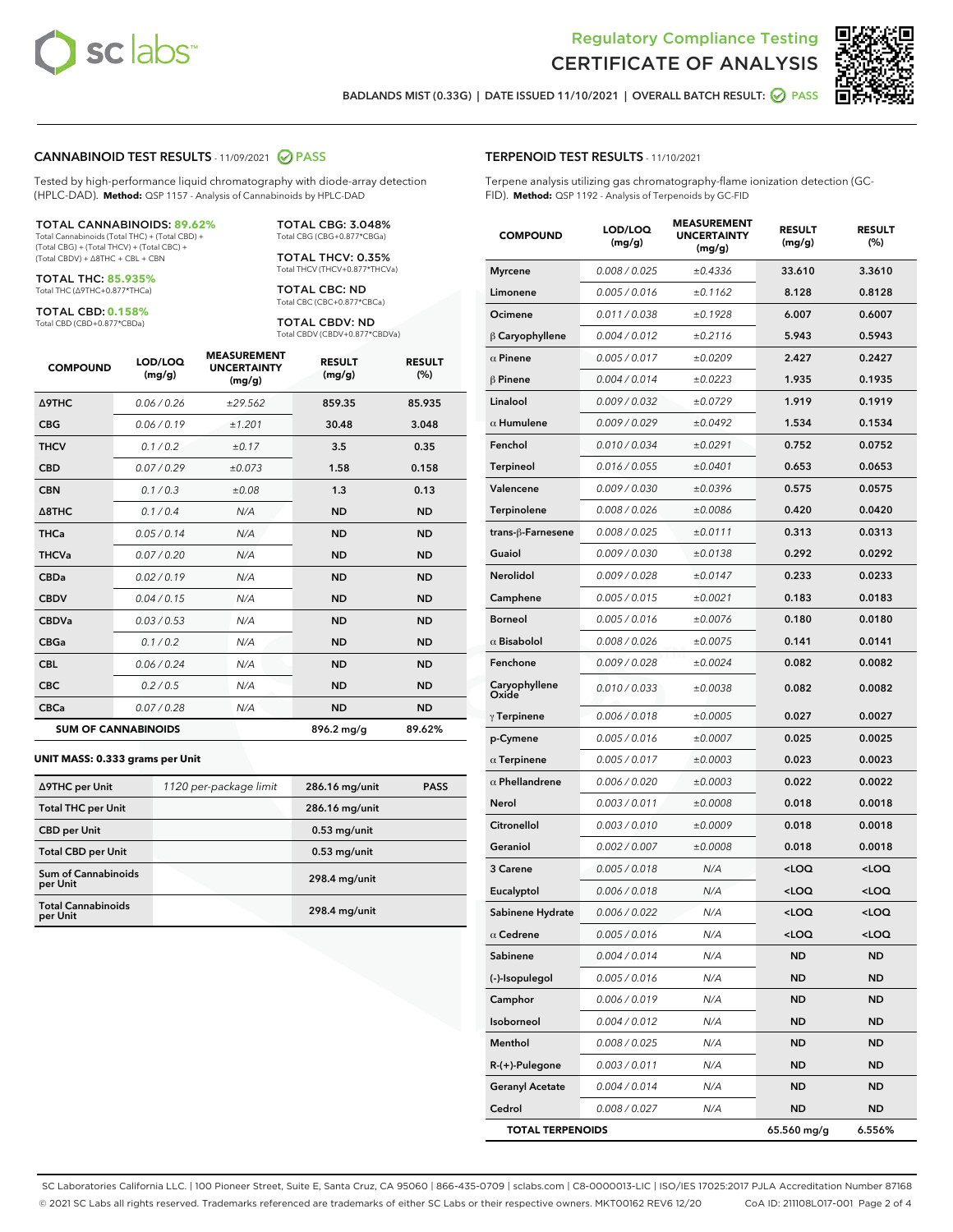



BADLANDS MIST (0.33G) | DATE ISSUED 11/10/2021 | OVERALL BATCH RESULT: @ PASS

# CATEGORY 1 PESTICIDE TEST RESULTS - 11/10/2021 2 PASS

Pesticide and plant growth regulator analysis utilizing high-performance liquid chromatography-mass spectrometry (HPLC-MS) or gas chromatography-mass spectrometry (GC-MS). \*GC-MS utilized where indicated. **Method:** QSP 1212 - Analysis of Pesticides and Mycotoxins by LC-MS or QSP 1213 - Analysis of Pesticides by GC-MS

| 0.03 / 0.08<br><b>ND</b><br><b>PASS</b><br>Aldicarb<br>$\ge$ LOD<br>N/A<br>Carbofuran<br>0.02 / 0.05<br>$\geq$ LOD<br>N/A<br><b>ND</b><br><b>PASS</b><br>Chlordane*<br>0.03 / 0.08<br>$\ge$ LOD<br>N/A<br><b>ND</b><br><b>PASS</b><br>Chlorfenapyr*<br>0.03/0.10<br>$\geq$ LOD<br>N/A<br><b>ND</b><br><b>PASS</b><br>Chlorpyrifos<br>0.02 / 0.06<br>N/A<br><b>ND</b><br><b>PASS</b><br>$\ge$ LOD<br>Coumaphos<br>0.02 / 0.07<br>N/A<br><b>ND</b><br><b>PASS</b><br>$\ge$ LOD<br>Daminozide<br>0.02 / 0.07<br>N/A<br><b>ND</b><br><b>PASS</b><br>$\ge$ LOD<br><b>DDVP</b><br>0.03/0.09<br>$>$ LOD<br>N/A<br><b>ND</b><br><b>PASS</b><br>(Dichlorvos)<br>Dimethoate<br>0.03 / 0.08<br>$\ge$ LOD<br><b>ND</b><br><b>PASS</b><br>N/A<br>0.03/0.10<br>N/A<br><b>ND</b><br><b>PASS</b><br>Ethoprop(hos)<br>$>$ LOD<br>0.02 / 0.06<br>N/A<br><b>ND</b><br><b>PASS</b><br>$\ge$ LOD<br>Etofenprox<br>Fenoxycarb<br>0.03 / 0.08<br>$\ge$ LOD<br>N/A<br><b>ND</b><br><b>PASS</b><br>0.03 / 0.08<br>$\ge$ LOD<br>N/A<br><b>ND</b><br><b>PASS</b><br>Fipronil<br>Imazalil<br>0.02 / 0.06<br>$>$ LOD<br>N/A<br><b>ND</b><br><b>PASS</b><br><b>Methiocarb</b><br>0.02 / 0.07<br>$\ge$ LOD<br>N/A<br><b>ND</b><br><b>PASS</b><br>Methyl<br>0.03/0.10<br>N/A<br><b>ND</b><br><b>PASS</b><br>$\ge$ LOD<br>parathion<br>0.03/0.09<br><b>Mevinphos</b><br>$\ge$ LOD<br>N/A<br><b>ND</b><br><b>PASS</b><br>Paclobutrazol<br>0.02 / 0.05<br>$>$ LOD<br>N/A<br><b>ND</b><br><b>PASS</b><br>0.03/0.09<br>N/A<br>$\ge$ LOD<br><b>ND</b><br><b>PASS</b><br>Propoxur<br>0.03 / 0.08<br><b>ND</b><br><b>PASS</b><br>Spiroxamine<br>$\ge$ LOD<br>N/A<br>Thiacloprid<br>0.03/0.10<br>$\ge$ LOD<br>N/A<br><b>ND</b><br><b>PASS</b> | <b>COMPOUND</b> | LOD/LOQ<br>$(\mu g/g)$ | <b>ACTION</b><br><b>LIMIT</b><br>$(\mu g/g)$ | <b>MEASUREMENT</b><br><b>UNCERTAINTY</b><br>$(\mu g/g)$ | <b>RESULT</b><br>$(\mu g/g)$ | <b>RESULT</b> |
|------------------------------------------------------------------------------------------------------------------------------------------------------------------------------------------------------------------------------------------------------------------------------------------------------------------------------------------------------------------------------------------------------------------------------------------------------------------------------------------------------------------------------------------------------------------------------------------------------------------------------------------------------------------------------------------------------------------------------------------------------------------------------------------------------------------------------------------------------------------------------------------------------------------------------------------------------------------------------------------------------------------------------------------------------------------------------------------------------------------------------------------------------------------------------------------------------------------------------------------------------------------------------------------------------------------------------------------------------------------------------------------------------------------------------------------------------------------------------------------------------------------------------------------------------------------------------------------------------------------------------------------------------------------------------------------------------|-----------------|------------------------|----------------------------------------------|---------------------------------------------------------|------------------------------|---------------|
|                                                                                                                                                                                                                                                                                                                                                                                                                                                                                                                                                                                                                                                                                                                                                                                                                                                                                                                                                                                                                                                                                                                                                                                                                                                                                                                                                                                                                                                                                                                                                                                                                                                                                                      |                 |                        |                                              |                                                         |                              |               |
|                                                                                                                                                                                                                                                                                                                                                                                                                                                                                                                                                                                                                                                                                                                                                                                                                                                                                                                                                                                                                                                                                                                                                                                                                                                                                                                                                                                                                                                                                                                                                                                                                                                                                                      |                 |                        |                                              |                                                         |                              |               |
|                                                                                                                                                                                                                                                                                                                                                                                                                                                                                                                                                                                                                                                                                                                                                                                                                                                                                                                                                                                                                                                                                                                                                                                                                                                                                                                                                                                                                                                                                                                                                                                                                                                                                                      |                 |                        |                                              |                                                         |                              |               |
|                                                                                                                                                                                                                                                                                                                                                                                                                                                                                                                                                                                                                                                                                                                                                                                                                                                                                                                                                                                                                                                                                                                                                                                                                                                                                                                                                                                                                                                                                                                                                                                                                                                                                                      |                 |                        |                                              |                                                         |                              |               |
|                                                                                                                                                                                                                                                                                                                                                                                                                                                                                                                                                                                                                                                                                                                                                                                                                                                                                                                                                                                                                                                                                                                                                                                                                                                                                                                                                                                                                                                                                                                                                                                                                                                                                                      |                 |                        |                                              |                                                         |                              |               |
|                                                                                                                                                                                                                                                                                                                                                                                                                                                                                                                                                                                                                                                                                                                                                                                                                                                                                                                                                                                                                                                                                                                                                                                                                                                                                                                                                                                                                                                                                                                                                                                                                                                                                                      |                 |                        |                                              |                                                         |                              |               |
|                                                                                                                                                                                                                                                                                                                                                                                                                                                                                                                                                                                                                                                                                                                                                                                                                                                                                                                                                                                                                                                                                                                                                                                                                                                                                                                                                                                                                                                                                                                                                                                                                                                                                                      |                 |                        |                                              |                                                         |                              |               |
|                                                                                                                                                                                                                                                                                                                                                                                                                                                                                                                                                                                                                                                                                                                                                                                                                                                                                                                                                                                                                                                                                                                                                                                                                                                                                                                                                                                                                                                                                                                                                                                                                                                                                                      |                 |                        |                                              |                                                         |                              |               |
|                                                                                                                                                                                                                                                                                                                                                                                                                                                                                                                                                                                                                                                                                                                                                                                                                                                                                                                                                                                                                                                                                                                                                                                                                                                                                                                                                                                                                                                                                                                                                                                                                                                                                                      |                 |                        |                                              |                                                         |                              |               |
|                                                                                                                                                                                                                                                                                                                                                                                                                                                                                                                                                                                                                                                                                                                                                                                                                                                                                                                                                                                                                                                                                                                                                                                                                                                                                                                                                                                                                                                                                                                                                                                                                                                                                                      |                 |                        |                                              |                                                         |                              |               |
|                                                                                                                                                                                                                                                                                                                                                                                                                                                                                                                                                                                                                                                                                                                                                                                                                                                                                                                                                                                                                                                                                                                                                                                                                                                                                                                                                                                                                                                                                                                                                                                                                                                                                                      |                 |                        |                                              |                                                         |                              |               |
|                                                                                                                                                                                                                                                                                                                                                                                                                                                                                                                                                                                                                                                                                                                                                                                                                                                                                                                                                                                                                                                                                                                                                                                                                                                                                                                                                                                                                                                                                                                                                                                                                                                                                                      |                 |                        |                                              |                                                         |                              |               |
|                                                                                                                                                                                                                                                                                                                                                                                                                                                                                                                                                                                                                                                                                                                                                                                                                                                                                                                                                                                                                                                                                                                                                                                                                                                                                                                                                                                                                                                                                                                                                                                                                                                                                                      |                 |                        |                                              |                                                         |                              |               |
|                                                                                                                                                                                                                                                                                                                                                                                                                                                                                                                                                                                                                                                                                                                                                                                                                                                                                                                                                                                                                                                                                                                                                                                                                                                                                                                                                                                                                                                                                                                                                                                                                                                                                                      |                 |                        |                                              |                                                         |                              |               |
|                                                                                                                                                                                                                                                                                                                                                                                                                                                                                                                                                                                                                                                                                                                                                                                                                                                                                                                                                                                                                                                                                                                                                                                                                                                                                                                                                                                                                                                                                                                                                                                                                                                                                                      |                 |                        |                                              |                                                         |                              |               |
|                                                                                                                                                                                                                                                                                                                                                                                                                                                                                                                                                                                                                                                                                                                                                                                                                                                                                                                                                                                                                                                                                                                                                                                                                                                                                                                                                                                                                                                                                                                                                                                                                                                                                                      |                 |                        |                                              |                                                         |                              |               |
|                                                                                                                                                                                                                                                                                                                                                                                                                                                                                                                                                                                                                                                                                                                                                                                                                                                                                                                                                                                                                                                                                                                                                                                                                                                                                                                                                                                                                                                                                                                                                                                                                                                                                                      |                 |                        |                                              |                                                         |                              |               |
|                                                                                                                                                                                                                                                                                                                                                                                                                                                                                                                                                                                                                                                                                                                                                                                                                                                                                                                                                                                                                                                                                                                                                                                                                                                                                                                                                                                                                                                                                                                                                                                                                                                                                                      |                 |                        |                                              |                                                         |                              |               |
|                                                                                                                                                                                                                                                                                                                                                                                                                                                                                                                                                                                                                                                                                                                                                                                                                                                                                                                                                                                                                                                                                                                                                                                                                                                                                                                                                                                                                                                                                                                                                                                                                                                                                                      |                 |                        |                                              |                                                         |                              |               |
|                                                                                                                                                                                                                                                                                                                                                                                                                                                                                                                                                                                                                                                                                                                                                                                                                                                                                                                                                                                                                                                                                                                                                                                                                                                                                                                                                                                                                                                                                                                                                                                                                                                                                                      |                 |                        |                                              |                                                         |                              |               |
|                                                                                                                                                                                                                                                                                                                                                                                                                                                                                                                                                                                                                                                                                                                                                                                                                                                                                                                                                                                                                                                                                                                                                                                                                                                                                                                                                                                                                                                                                                                                                                                                                                                                                                      |                 |                        |                                              |                                                         |                              |               |

#### CATEGORY 2 PESTICIDE TEST RESULTS - 11/10/2021 @ PASS

| <b>COMPOUND</b>          | LOD/LOO<br>$(\mu g/g)$ | <b>ACTION</b><br>LIMIT<br>$(\mu g/g)$ | <b>MEASUREMENT</b><br><b>UNCERTAINTY</b><br>$(\mu g/g)$ | <b>RESULT</b><br>$(\mu g/g)$ | <b>RESULT</b> |  |
|--------------------------|------------------------|---------------------------------------|---------------------------------------------------------|------------------------------|---------------|--|
| Abamectin                | 0.03/0.10              | 0.1                                   | N/A                                                     | <b>ND</b>                    | <b>PASS</b>   |  |
| Acephate                 | 0.02/0.07              | 0.1                                   | N/A                                                     | <b>ND</b>                    | <b>PASS</b>   |  |
| Acequinocyl              | 0.02/0.07              | 0.1                                   | N/A                                                     | <b>ND</b>                    | <b>PASS</b>   |  |
| Acetamiprid              | 0.02 / 0.05            | 0.1                                   | N/A                                                     | <b>ND</b>                    | <b>PASS</b>   |  |
| Azoxystrobin             | 0.02/0.07              | 0.1                                   | N/A                                                     | <b>ND</b>                    | <b>PASS</b>   |  |
| <b>Bifenazate</b>        | 0.01 / 0.04            | 0.1                                   | N/A                                                     | <b>ND</b>                    | <b>PASS</b>   |  |
| <b>Bifenthrin</b>        | 0.02 / 0.05            | 3                                     | N/A                                                     | <b>ND</b>                    | <b>PASS</b>   |  |
| <b>Boscalid</b>          | 0.03/0.09              | 0.1                                   | N/A                                                     | <b>ND</b>                    | <b>PASS</b>   |  |
| Captan                   | 0.19/0.57              | 0.7                                   | N/A                                                     | <b>ND</b>                    | <b>PASS</b>   |  |
| Carbaryl                 | 0.02/0.06              | 0.5                                   | N/A                                                     | <b>ND</b>                    | <b>PASS</b>   |  |
| Chlorantranilip-<br>role | 0.04/0.12              | 10                                    | N/A                                                     | <b>ND</b>                    | <b>PASS</b>   |  |
| Clofentezine             | 0.03/0.09              | 0.1                                   | N/A                                                     | <b>ND</b>                    | <b>PASS</b>   |  |

| <b>CATEGORY 2 PESTICIDE TEST RESULTS</b> - 11/10/2021 continued |  |  |
|-----------------------------------------------------------------|--|--|
|                                                                 |  |  |

| <b>COMPOUND</b>               | LOD/LOQ<br>(µg/g) | <b>ACTION</b><br>LIMIT<br>$(\mu g/g)$ | <b>MEASUREMENT</b><br><b>UNCERTAINTY</b><br>$(\mu g/g)$ | <b>RESULT</b><br>(µg/g) | <b>RESULT</b> |
|-------------------------------|-------------------|---------------------------------------|---------------------------------------------------------|-------------------------|---------------|
| Cyfluthrin                    | 0.12 / 0.38       | $\overline{c}$                        | N/A                                                     | <b>ND</b>               | <b>PASS</b>   |
| Cypermethrin                  | 0.11 / 0.32       | $\mathcal{I}$                         | N/A                                                     | <b>ND</b>               | <b>PASS</b>   |
| Diazinon                      | 0.02 / 0.05       | 0.1                                   | N/A                                                     | <b>ND</b>               | <b>PASS</b>   |
| Dimethomorph                  | 0.03 / 0.09       | $\overline{c}$                        | N/A                                                     | <b>ND</b>               | <b>PASS</b>   |
| Etoxazole                     | 0.02 / 0.06       | 0.1                                   | N/A                                                     | <b>ND</b>               | <b>PASS</b>   |
| Fenhexamid                    | 0.03 / 0.09       | 0.1                                   | N/A                                                     | <b>ND</b>               | <b>PASS</b>   |
| Fenpyroximate                 | 0.02 / 0.06       | 0.1                                   | N/A                                                     | <b>ND</b>               | <b>PASS</b>   |
| Flonicamid                    | 0.03 / 0.10       | 0.1                                   | N/A                                                     | <b>ND</b>               | <b>PASS</b>   |
| Fludioxonil                   | 0.03 / 0.10       | 0.1                                   | N/A                                                     | <b>ND</b>               | <b>PASS</b>   |
| Hexythiazox                   | 0.02 / 0.07       | 0.1                                   | N/A                                                     | <b>ND</b>               | <b>PASS</b>   |
| Imidacloprid                  | 0.04 / 0.11       | 5                                     | N/A                                                     | <b>ND</b>               | <b>PASS</b>   |
| Kresoxim-methyl               | 0.02 / 0.07       | 0.1                                   | N/A                                                     | <b>ND</b>               | <b>PASS</b>   |
| Malathion                     | 0.03 / 0.09       | 0.5                                   | N/A                                                     | <b>ND</b>               | <b>PASS</b>   |
| Metalaxyl                     | 0.02 / 0.07       | $\overline{2}$                        | N/A                                                     | <b>ND</b>               | <b>PASS</b>   |
| Methomyl                      | 0.03 / 0.10       | 1                                     | N/A                                                     | <b>ND</b>               | <b>PASS</b>   |
| Myclobutanil                  | 0.03 / 0.09       | 0.1                                   | N/A                                                     | <b>ND</b>               | <b>PASS</b>   |
| Naled                         | 0.02 / 0.07       | 0.1                                   | N/A                                                     | <b>ND</b>               | <b>PASS</b>   |
| Oxamyl                        | 0.04 / 0.11       | 0.5                                   | N/A                                                     | <b>ND</b>               | <b>PASS</b>   |
| Pentachloronitro-<br>benzene* | 0.03 / 0.09       | 0.1                                   | N/A                                                     | <b>ND</b>               | <b>PASS</b>   |
| Permethrin                    | 0.04 / 0.12       | 0.5                                   | N/A                                                     | <b>ND</b>               | <b>PASS</b>   |
| Phosmet                       | 0.03 / 0.10       | 0.1                                   | N/A                                                     | <b>ND</b>               | <b>PASS</b>   |
| Piperonylbu-<br>toxide        | 0.02 / 0.07       | 3                                     | N/A                                                     | <b>ND</b>               | <b>PASS</b>   |
| Prallethrin                   | 0.03 / 0.08       | 0.1                                   | N/A                                                     | <b>ND</b>               | <b>PASS</b>   |
| Propiconazole                 | 0.02 / 0.07       | 0.1                                   | N/A                                                     | <b>ND</b>               | <b>PASS</b>   |
| Pyrethrins                    | 0.04 / 0.12       | 0.5                                   | N/A                                                     | <b>ND</b>               | <b>PASS</b>   |
| Pyridaben                     | 0.02 / 0.07       | 0.1                                   | N/A                                                     | <b>ND</b>               | <b>PASS</b>   |
| Spinetoram                    | 0.02 / 0.07       | 0.1                                   | N/A                                                     | <b>ND</b>               | <b>PASS</b>   |
| Spinosad                      | 0.02 / 0.07       | 0.1                                   | N/A                                                     | <b>ND</b>               | <b>PASS</b>   |
| Spiromesifen                  | 0.02 / 0.05       | 0.1                                   | N/A                                                     | <b>ND</b>               | <b>PASS</b>   |
| Spirotetramat                 | 0.02 / 0.06       | 0.1                                   | N/A                                                     | <b>ND</b>               | <b>PASS</b>   |
| Tebuconazole                  | 0.02 / 0.07       | 0.1                                   | N/A                                                     | <b>ND</b>               | <b>PASS</b>   |
| Thiamethoxam                  | 0.03 / 0.10       | 5                                     | N/A                                                     | <b>ND</b>               | <b>PASS</b>   |
| Trifloxystrobin               | 0.03 / 0.08       | 0.1                                   | N/A                                                     | <b>ND</b>               | <b>PASS</b>   |

SC Laboratories California LLC. | 100 Pioneer Street, Suite E, Santa Cruz, CA 95060 | 866-435-0709 | sclabs.com | C8-0000013-LIC | ISO/IES 17025:2017 PJLA Accreditation Number 87168 © 2021 SC Labs all rights reserved. Trademarks referenced are trademarks of either SC Labs or their respective owners. MKT00162 REV6 12/20 CoA ID: 211108L017-001 Page 3 of 4